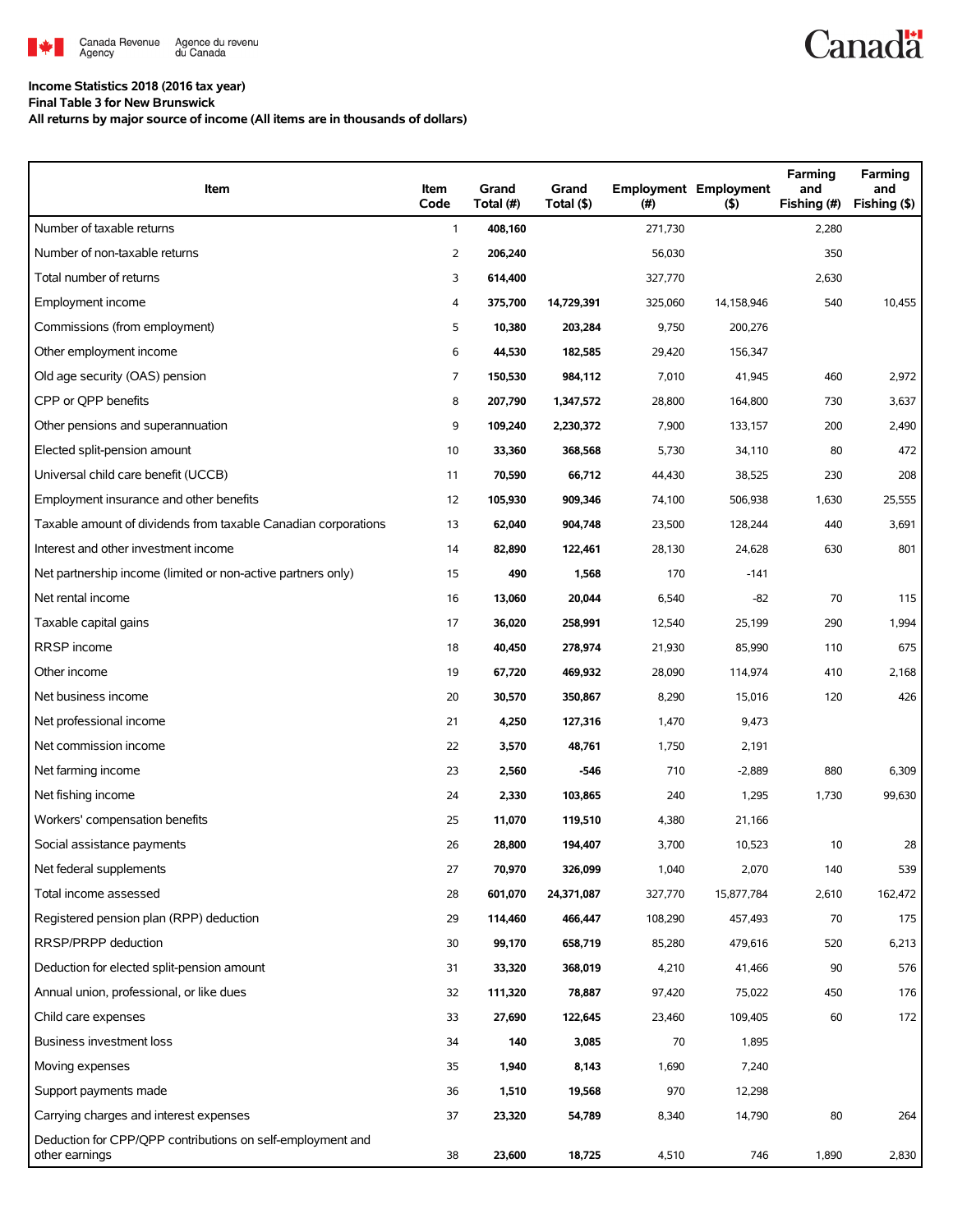

## **Income Statistics 2018 (2016 tax year)**

**Final Table 3 for New Brunswick**

**All returns by major source of income (All items are in thousands of dollars)**

| Item                                                                                          | Item<br>Code | Grand<br>Total (#) | Grand<br>Total (\$) | (#)     | <b>Employment Employment</b><br>$($ \$) | Farming<br>and<br>Fishing (#) | Farming<br>and<br>Fishing (\$) |
|-----------------------------------------------------------------------------------------------|--------------|--------------------|---------------------|---------|-----------------------------------------|-------------------------------|--------------------------------|
| Deduction for provincial parental insurance plan (PPIP) premiums<br>on self-employment income | 39           |                    |                     |         |                                         |                               |                                |
| Exploration and development expenses                                                          | 40           | 260                | 4,571               | 80      | 3,267                                   |                               |                                |
| Other employment expenses                                                                     | 41           | 18,580             | 74,544              | 16,630  | 68,746                                  | 30                            | 85                             |
| Clergy residence deduction                                                                    | 42           | 870                | 10,205              | 790     | 9,649                                   |                               |                                |
| Other deductions                                                                              | 43           | 19,350             | 38,585              | 10,800  | 8,911                                   |                               |                                |
| Total deductions before adjustments                                                           | 44           | 287,190            | 1,927,385           | 204,320 | 1,290,782                               | 2,130                         | 10,940                         |
| Social benefits repayment                                                                     | 45           | 11,180             | 30,825              | 5,900   | 13,439                                  | 750                           | 3,012                          |
| Net income                                                                                    | 46           | 599,910            | 22,423,314          | 327,680 | 14,574,507                              | 2,550                         | 149,594                        |
| Canadian Forces personnel and police deduction                                                | 47           | 60                 | 1,465               | 60      | 1,465                                   |                               |                                |
| Security options deductions                                                                   | 48           | 230                | 3,729               |         |                                         |                               |                                |
| Other payments deduction                                                                      | 49           | 108,600            | 639,981             | 9,020   | 33,755                                  | 170                           | 638                            |
| Non-capital losses of other years                                                             | 50           | 460                | 3,397               | 150     | 610                                     |                               |                                |
| Net capital losses of other years                                                             | 51           | 5,920              | 11,913              | 1,870   | 2,306                                   | 30                            | 29                             |
| Capital gains deduction                                                                       | 52           | 890                | 78,350              | 220     | 3,603                                   |                               |                                |
| Northern residents deductions                                                                 | 53           | 370                | 1,111               | 340     | 1,054                                   |                               |                                |
| Additional deductions                                                                         | 54           | 7,390              | 25,019              | 330     | 3,093                                   |                               |                                |
| Farming/fishing losses of prior years                                                         | 55           | 120                | 786                 | 30      | 171                                     | 60                            | 451                            |
| Total deductions from net income                                                              | 56           | 120,020            | 765,833             | 12,150  | 49,672                                  | 290                           | 4,935                          |
| Taxable income assessed                                                                       | 57           | 585,540            | 21,659,546          | 327,650 | 14,524,870                              | 2,540                         | 144,697                        |
| Basic personal amount                                                                         | 58           | 614,390            | 7,027,716           | 327,760 | 3,749,097                               | 2,630                         | 30,110                         |
| Age amount                                                                                    | 59           | 149,050            | 980,876             | 6,690   | 32,828                                  | 410                           | 2,303                          |
| Spouse or common-law partner amount                                                           | 60           | 40,140             | 283,505             | 24,510  | 188,174                                 | 290                           | 1,935                          |
| Amount for an eligible dependant                                                              | 61           | 24,450             | 260,027             | 16,310  | 172,509                                 | 50                            | 503                            |
| Family caregiver amount for children under 18 years of age                                    | 62           | 3,680              | 9,258               | 2,820   | 6,969                                   | 10                            | 30                             |
| Amount for infirm dependants age 18 or older                                                  | 63           | 770                | 4,009               | 380     | 1,989                                   |                               |                                |
| CPP or QPP contributions through employment                                                   | 64           | 357,770            | 536,456             | 312,900 | 513,852                                 | 490                           | 423                            |
| CPP or QPP contributions on self-employment and other earnings                                | 65           | 23,600             | 18,725              | 4,510   | 746                                     | 1,890                         | 2,830                          |
| Employment insurance premiums                                                                 | 66           | 351,640            | 207,919             | 309,250 | 197,275                                 | 1,860                         | 1,398                          |
| PPIP premiums paid                                                                            | 67           |                    |                     |         |                                         |                               |                                |
| PPIP premiums payable on employment income                                                    | 68           |                    |                     |         |                                         |                               |                                |
| PPIP premiums payable on self-employment income                                               | 69           |                    |                     |         |                                         |                               |                                |
| Volunteer firefighters' amount/search and rescue volunteers'<br>amount                        | 70           | 2,980              | 8,928               | 2,380   | 7,134                                   | 60                            | 180                            |
| Canada employment amount                                                                      | 71           | 388,500            | 437,220             | 326,840 | 377,893                                 | 580                           | 620                            |
| Public transit amount                                                                         | 72           | 4,740              | 2,193               | 3,790   | 1,805                                   |                               |                                |
| Children's arts amount                                                                        | 73           | 8,190              | 2,282               | 7,200   | 1,995                                   |                               |                                |
| Home accessibility expenses                                                                   | 74           | 350                | 1,496               | 110     | 515                                     |                               |                                |
| Home buyers' amount                                                                           | 75           | 4,110              | 18,975              | 3,720   | 17,225                                  |                               |                                |
| Pension income amount                                                                         | 76           | 129,060            | 247,092             | 13,200  | 24,716                                  | 260                           | 469                            |

**Canadä**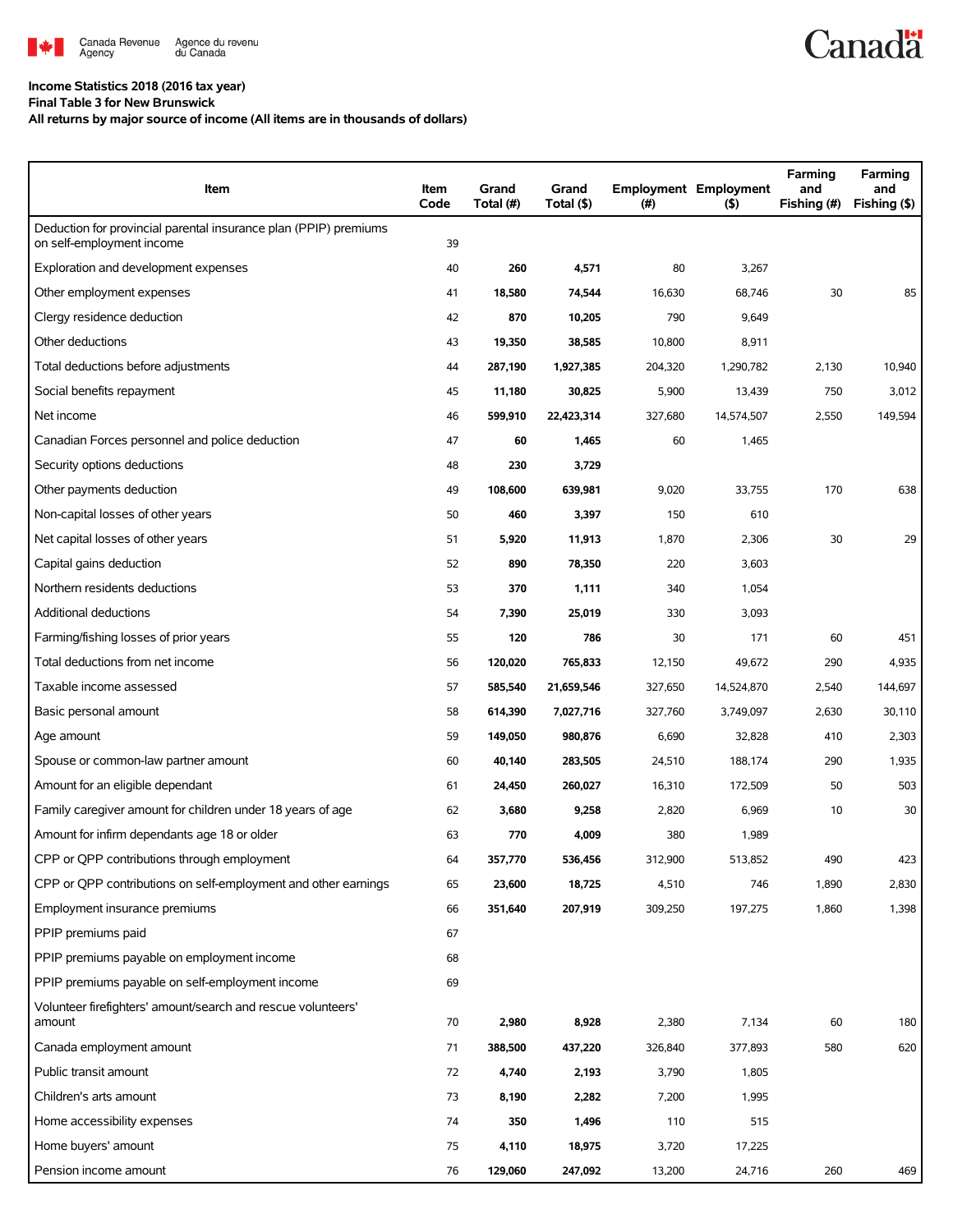

## **Income Statistics 2018 (2016 tax year)**

**Final Table 3 for New Brunswick**

**All returns by major source of income (All items are in thousands of dollars)**

| Item                                                              | Item<br>Code | Grand<br>Total (#) | Grand<br>Total (\$) | (#)     | <b>Employment Employment</b><br>(5) | Farming<br>and<br>Fishing (#) | Farming<br>and<br>Fishing (\$) |
|-------------------------------------------------------------------|--------------|--------------------|---------------------|---------|-------------------------------------|-------------------------------|--------------------------------|
| Caregiver amount                                                  | 77           | 5,740              | 28,974              | 3,700   | 18,654                              | 50                            | 279                            |
| Disability amount                                                 | 78           | 25,560             | 204,351             | 5,190   | 41,622                              | 40                            | 352                            |
| Disability amount transferred from a dependant                    | 79           | 8,270              | 86,848              | 5,760   | 62,886                              | 50                            | 478                            |
| Interest paid on student loans                                    | 80           | 19,490             | 13,250              | 17,870  | 12,181                              | 20                            | 10                             |
| Tuition, education, and textbook amounts                          | 81           | 30,470             | 174,318             | 25,530  | 144,667                             |                               |                                |
| Tuition, education, and textbook amounts transferred from a child | 82           | 11,440             | 59,544              | 9,870   | 51,446                              | 80                            | 405                            |
| Amounts transferred from spouse or common-law partner             | 83           | 32,500             | 187,366             | 7,020   | 40,840                              | 160                           | 1,062                          |
| Medical expenses                                                  | 84           | 142,340            | 358,871             | 65,470  | 106,560                             | 630                           | 1,711                          |
| Total tax credits on personal amounts                             | 85           | 614,400            | 1,674,065           | 327,770 | 866,061                             | 2,630                         | 6,807                          |
| Allowable charitable donations and government gifts               | 86           | 113,240            | 180,775             | 63,240  | 71,299                              | 710                           | 1,087                          |
| Eligible cultural and ecological gifts                            | 87           | 130                | 68                  |         |                                     |                               |                                |
| Total tax credit on donations and gifts                           | 88           | 112,080            | 51,555              | 62,390  | 19,813                              | 700                           | 303                            |
| Total federal non-refundable tax credits                          | 89           | 614,400            | 1,725,620           | 327,770 | 885,874                             | 2,630                         | 7,110                          |
| Federal dividend tax credit                                       | 90           | 54,670             | 109,048             | 23,210  | 15,420                              | 350                           | 406                            |
| Minimum tax carryover                                             | 91           | 620                | 1,925               | 180     | 814                                 |                               |                                |
| Basic federal tax                                                 | 92           | 383,950            | 2,089,950           | 266,930 | 1,594,269                           | 2,060                         | 19,489                         |
| Federal foreign tax credit                                        | 93           | 16,630             | 12,458              | 6,280   | 7,623                               | 80                            | $\overline{4}$                 |
| Federal political contribution tax credit                         | 94           | 2,580              | 406                 | 920     | 141                                 | 40                            | $\overline{7}$                 |
| Investment tax credit                                             | 95           | 1,100              | 2,128               | 140     | 249                                 | 710                           | 1,344                          |
| Labour-sponsored funds tax credit (federally registered)          | 96           |                    |                     |         |                                     |                               |                                |
| Labour-sponsored funds tax credit (provincially registered)       | 97           | 10                 | $\overline{2}$      |         |                                     |                               |                                |
| Alternative minimum tax payable                                   | 98           | 580                | 3,752               | 10      | 23                                  |                               |                                |
| Net federal tax                                                   | 99           | 383,260            | 2,075,579           | 266,530 | 1,586,836                           | 2,020                         | 18,130                         |
| CPP contributions on self-employment                              | 100          | 23,600             | 37,450              | 4,510   | 1,492                               | 1,890                         | 5,660                          |
| Social Benefits repayment                                         | 101          | 11,180             | 30,825              | 5,900   | 13,439                              | 750                           | 3,012                          |
| Working income tax benefit (WITB)                                 | 102          | 30,740             | 23,013              | 22,300  | 16,801                              | 130                           | 113                            |
| Children's fitness tax credit                                     | 103          | 30,040             | 2,409               | 26,240  | 2,110                               | 110                           | 8                              |
| Eligible educator school supply tax credit                        | 104          | 1,240              | 79                  | 1,210   | 76                                  |                               |                                |
| Net provincial or territorial tax                                 | 105          | 389,660            | 1,547,920           | 263,450 | 1,170,900                           | 2,010                         | 13,389                         |
| Total tax payable                                                 | 106          | 408,160            | 3,691,821           | 271,730 | 2,772,671                           | 2,280                         | 40,190                         |

**Canadä**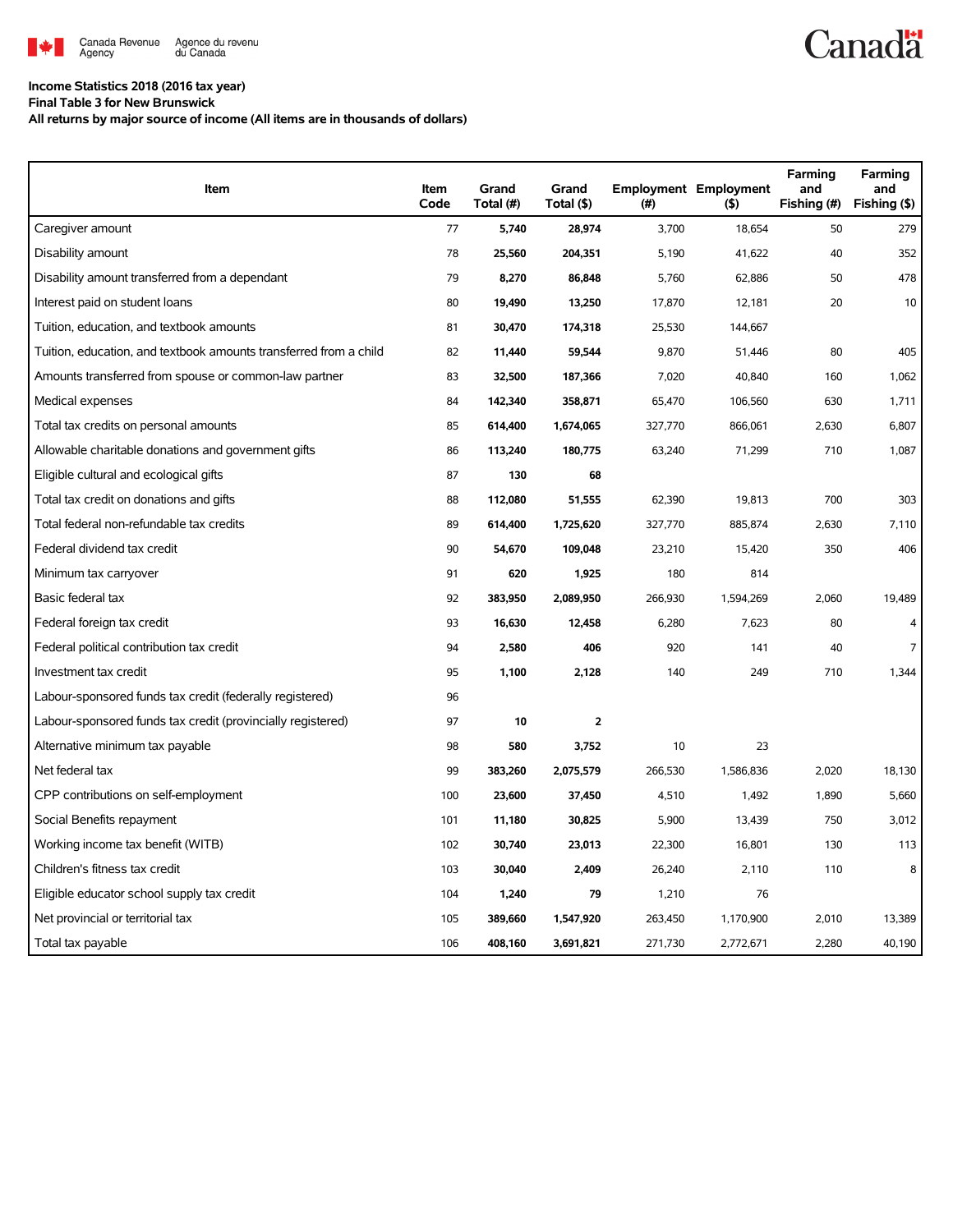| Item                                                                                             | Item<br>Code   | Income (#) | $Income$ (\$) | <b>Sales</b><br>Professional Professional (self-employment)<br>(# ) | <b>Sales</b><br>(self-employment)<br>(5) | Proprietorship/<br>Partnerships<br>(#) | Proprietorship/<br>Partnerships<br>(5) |
|--------------------------------------------------------------------------------------------------|----------------|------------|---------------|---------------------------------------------------------------------|------------------------------------------|----------------------------------------|----------------------------------------|
| Number of taxable returns                                                                        | $\mathbf{1}$   | 1,670      |               | 920                                                                 |                                          | 14,240                                 |                                        |
| Number of non-taxable returns                                                                    | $\overline{2}$ | 140        |               | 120                                                                 |                                          | 2,630                                  |                                        |
| Total number of returns                                                                          | 3              | 1,810      |               | 1,050                                                               |                                          | 16,870                                 |                                        |
| Employment income                                                                                | 4              | 360        | 6,336         | 200                                                                 | 2,545                                    | 3,200                                  | 42,023                                 |
| Commissions (from employment)                                                                    | 5              |            |               |                                                                     |                                          | 70                                     | 428                                    |
| Other employment income                                                                          | 6              | 80         | 270           |                                                                     |                                          | 490                                    | 1,385                                  |
| Old age security (OAS) pension                                                                   | $\overline{7}$ | 230        | 1,453         | 140                                                                 | 933                                      | 1,530                                  | 9,553                                  |
| CPP or QPP benefits                                                                              | 8              | 370        | 2,884         | 240                                                                 | 1,725                                    | 3,120                                  | 16,671                                 |
| Other pensions and superannuation                                                                | 9              | 160        | 3,867         | 70                                                                  | 1,046                                    | 770                                    | 12,858                                 |
| Elected split-pension amount                                                                     | 10             | 70         | 485           | 40                                                                  | 266                                      | 520                                    | 3,882                                  |
| Universal child care benefit (UCCB)                                                              | 11             | 320        | 320           | 210                                                                 | 213                                      | 3,660                                  | 3,386                                  |
| Employment insurance and other benefits                                                          | 12             | 50         | 361           | 40                                                                  | 219                                      | 830                                    | 6,289                                  |
| Taxable amount of dividends from taxable<br>Canadian corporations                                | 13             | 320        | 3,149         | 190                                                                 | 1,321                                    | 1,290                                  | 4,632                                  |
| Interest and other investment income                                                             | 14             | 460        | 1,274         | 160                                                                 | 243                                      | 1,950                                  | 2,004                                  |
| Net partnership income (limited or<br>non-active partners only)                                  | 15             |            |               |                                                                     |                                          | 20                                     | 14                                     |
| Net rental income                                                                                | 16             | 90         | 21            | 60                                                                  | -9                                       | 780                                    | 1,461                                  |
| Taxable capital gains                                                                            | 17             | 180        | 713           | 100                                                                 | 432                                      | 860                                    | 3,222                                  |
| RRSP income                                                                                      | 18             | 140        | 1,348         | 130                                                                 | 1,048                                    | 1,080                                  | 5,425                                  |
| Other income                                                                                     | 19             | 260        | 1,284         | 240                                                                 | 569                                      | 1,260                                  | 5,519                                  |
| Net business income                                                                              | 20             | 60         | 119           | 60                                                                  | 147                                      | 16,540                                 | 321,339                                |
| Net professional income                                                                          | 21             | 1,800      | 111,802       |                                                                     |                                          | 60                                     | 235                                    |
| Net commission income                                                                            | 22             |            |               | 1,040                                                               | 44,595                                   | 130                                    | 307                                    |
| Net farming income                                                                               | 23             |            |               |                                                                     |                                          | 120                                    | $-401$                                 |
| Net fishing income                                                                               | 24             |            |               |                                                                     |                                          |                                        |                                        |
| Workers' compensation benefits                                                                   | 25             |            |               |                                                                     |                                          | 100                                    | 760                                    |
| Social assistance payments                                                                       | 26             |            |               |                                                                     |                                          | 110                                    | 387                                    |
| Net federal supplements                                                                          | 27             | 20         | 79            | 20                                                                  | 64                                       | 570                                    | 1,863                                  |
| Total income assessed                                                                            | 28             | 1,810      | 135,544       | 1,050                                                               | 55,465                                   | 16,800                                 | 443,750                                |
| Registered pension plan (RPP) deduction                                                          | 29             | 50         | 181           | 20                                                                  | 69                                       | 320                                    | 721                                    |
| RRSP/PRPP deduction                                                                              | 30             | 660        | 9,801         | 330                                                                 | 3,334                                    | 2,520                                  | 16,515                                 |
| Deduction for elected split-pension amount                                                       | 31             | 80         | 1,013         | 30                                                                  | 313                                      | 350                                    | 3,545                                  |
| Annual union, professional, or like dues                                                         | 32             | 170        | 122           | 50                                                                  | 23                                       | 790                                    | 295                                    |
| Child care expenses                                                                              | 33             | 150        | 574           | 80                                                                  | 393                                      | 1,140                                  | 3,764                                  |
| Business investment loss                                                                         | 34             |            |               |                                                                     |                                          |                                        |                                        |
| Moving expenses                                                                                  | 35             | 20         | 69            |                                                                     |                                          | 50                                     | 212                                    |
| Support payments made                                                                            | 36             | 20         | 767           |                                                                     |                                          | 40                                     | 387                                    |
| Carrying charges and interest expenses                                                           | 37             | 160        | 825           | 60                                                                  | 194                                      | 370                                    | 911                                    |
| Deduction for CPP/QPP contributions on<br>self-employment and other earnings                     | 38             | 1,470      | 2,092         | 810                                                                 | 1,136                                    | 13,050                                 | 11,268                                 |
| Deduction for provincial parental insurance<br>plan (PPIP) premiums on self-employment<br>income | 39             |            |               |                                                                     |                                          |                                        |                                        |
| Exploration and development expenses                                                             | 40             |            |               |                                                                     |                                          |                                        |                                        |
| Other employment expenses                                                                        | 41             | 20         | 127           | 50                                                                  | 544                                      | 190                                    | 715                                    |
| Clergy residence deduction                                                                       | 42             |            |               |                                                                     |                                          |                                        |                                        |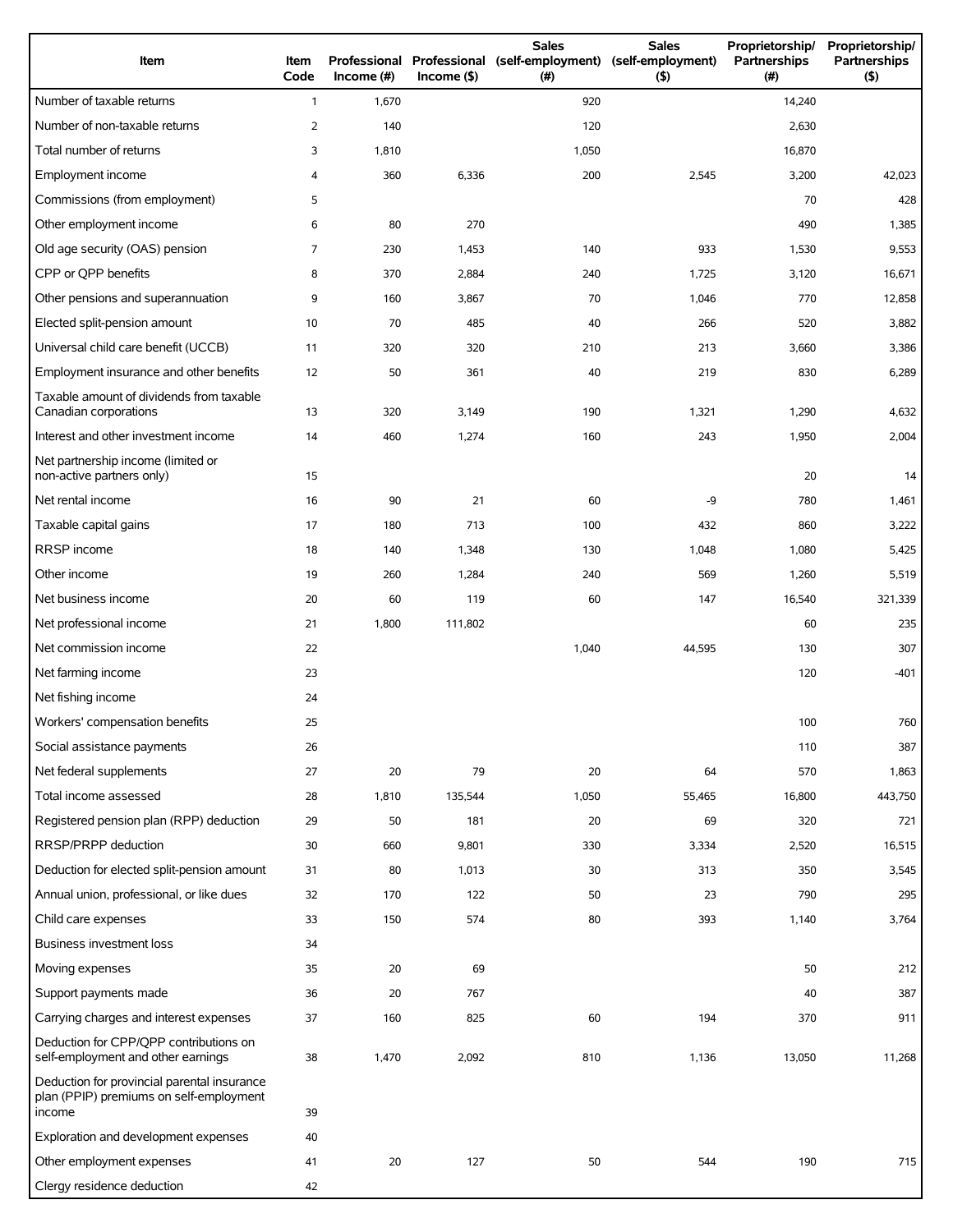| Item                                                                   | Item<br>Code | Income $(\#)$ | $Income($ \$) | <b>Sales</b><br>Professional Professional (self-employment) (self-employment)<br>(#) | <b>Sales</b><br>(5) | Proprietorship/<br>Partnerships<br>(# ) | Proprietorship/<br>Partnerships<br>(5) |
|------------------------------------------------------------------------|--------------|---------------|---------------|--------------------------------------------------------------------------------------|---------------------|-----------------------------------------|----------------------------------------|
| Other deductions                                                       | 43           | 30            | 37            | 30                                                                                   | 19                  | 280                                     | 391                                    |
| Total deductions before adjustments                                    | 44           | 1,620         | 15,726        | 900                                                                                  | 6,187               | 13,940                                  | 39,035                                 |
| Social benefits repayment                                              | 45           | 90            | 381           | 30                                                                                   | 109                 | 100                                     | 352                                    |
| Net income                                                             | 46           | 1,790         | 119,645       | 1,030                                                                                | 49,216              | 16,230                                  | 409,797                                |
| Canadian Forces personnel and police<br>deduction                      | 47           |               |               |                                                                                      |                     |                                         |                                        |
| Security options deductions                                            | 48           |               |               |                                                                                      |                     |                                         |                                        |
| Other payments deduction                                               | 49           | 30            | 114           | 30                                                                                   | 83                  | 780                                     | 3,009                                  |
| Non-capital losses of other years                                      | 50           |               |               |                                                                                      |                     | 180                                     | 1,445                                  |
| Net capital losses of other years                                      | 51           | 50            | 103           | 30                                                                                   | 49                  | 120                                     | 180                                    |
| Capital gains deduction                                                | 52           |               |               |                                                                                      |                     | 10                                      | 592                                    |
| Northern residents deductions                                          | 53           |               |               |                                                                                      |                     |                                         |                                        |
| Additional deductions                                                  | 54           |               |               |                                                                                      |                     | 50                                      | 86                                     |
| Farming/fishing losses of prior years                                  | 55           |               |               |                                                                                      |                     |                                         |                                        |
| Total deductions from net income                                       | 56           | 90            | 490           | 70                                                                                   | 301                 | 1,120                                   | 5,442                                  |
| Taxable income assessed                                                | 57           | 1,790         | 119,155       | 1,020                                                                                | 48,915              | 16,220                                  | 404,457                                |
| Basic personal amount                                                  | 58           | 1,810         | 20,786        | 1,050                                                                                | 12,015              | 16,870                                  | 192,624                                |
| Age amount                                                             | 59           | 170           | 874           | 130                                                                                  | 696                 | 1,530                                   | 9,778                                  |
| Spouse or common-law partner amount                                    | 60           | 120           | 845           | 80                                                                                   | 494                 | 1,590                                   | 11,509                                 |
| Amount for an eligible dependant                                       | 61           | 70            | 807           | 30                                                                                   | 307                 | 720                                     | 7,659                                  |
| Family caregiver amount for children<br>under 18 years of age          | 62           |               |               |                                                                                      |                     | 120                                     | 304                                    |
| Amount for infirm dependants age 18 or<br>older                        | 63           |               |               |                                                                                      |                     | 30                                      | 138                                    |
| CPP or QPP contributions through<br>employment                         | 64           | 320           | 232           | 180                                                                                  | 103                 | 2,950                                   | 1,685                                  |
| CPP or QPP contributions on<br>self-employment and other earnings      | 65           | 1,470         | 2,092         | 810                                                                                  | 1,136               | 13,050                                  | 11,268                                 |
| Employment insurance premiums                                          | 66           | 270           | 92            | 140                                                                                  | 37                  | 2,490                                   | 713                                    |
| PPIP premiums paid                                                     | 67           |               |               |                                                                                      |                     |                                         |                                        |
| PPIP premiums payable on employment<br>income                          | 68           |               |               |                                                                                      |                     |                                         |                                        |
| PPIP premiums payable on<br>self-employment income                     | 69           |               |               |                                                                                      |                     |                                         |                                        |
| Volunteer firefighters' amount/search and<br>rescue volunteers' amount | 70           |               |               |                                                                                      |                     | 100                                     | 291                                    |
| Canada employment amount                                               | 71           | 420           | 418           | 230                                                                                  | 226                 | 3,520                                   | 3,644                                  |
| Public transit amount                                                  | 72           |               |               |                                                                                      |                     | 30                                      | 15                                     |
| Children's arts amount                                                 | 73           | 70            | 20            |                                                                                      |                     | 230                                     | 64                                     |
| Home accessibility expenses                                            | 74           |               |               |                                                                                      |                     |                                         |                                        |
| Home buyers' amount                                                    | 75           | 20            | 69            |                                                                                      |                     | 70                                      | 306                                    |
| Pension income amount                                                  | 76           | 230           | 430           | 110                                                                                  | 201                 | 1,230                                   | 2,246                                  |
| Caregiver amount                                                       | 77           |               |               |                                                                                      |                     | 120                                     | 611                                    |
| Disability amount                                                      | 78           | 10            | 104           | 20                                                                                   | 144                 | 250                                     | 1,960                                  |
| Disability amount transferred from a<br>dependant                      | 79           |               |               |                                                                                      |                     | 220                                     | 2,359                                  |
| Interest paid on student loans                                         | 80           | 100           | 98            | 30                                                                                   | 18                  | 310                                     | 217                                    |
| Tuition, education, and textbook amounts                               | 81           | 110           | 924           |                                                                                      |                     | 510                                     | 2,786                                  |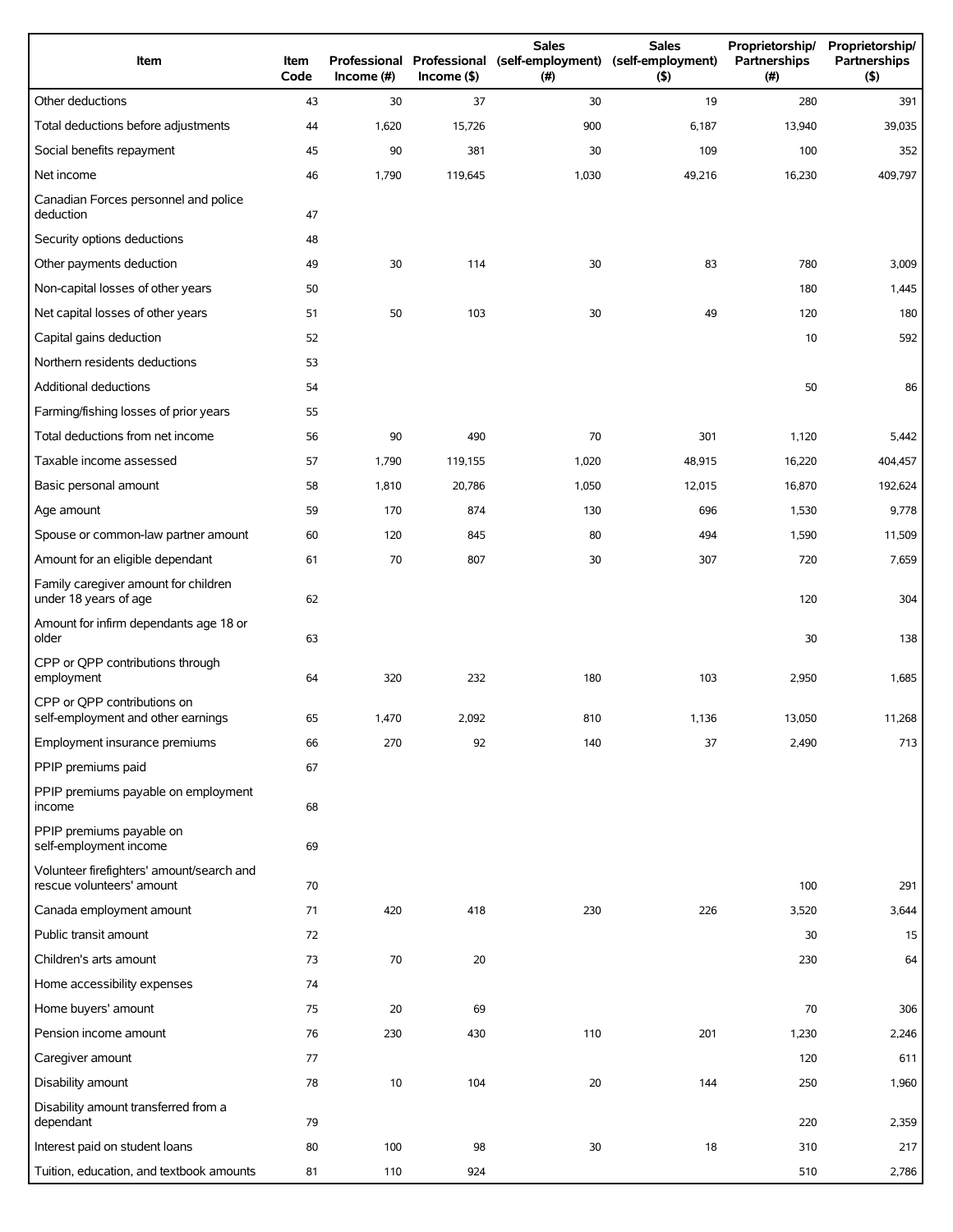| Item                                                                 | <b>Item</b><br>Code | Income $(\#)$ | $Income($ \$) | <b>Sales</b><br>Professional Professional (self-employment) (self-employment)<br>(#) | <b>Sales</b><br>$($ \$) | Proprietorship/<br>Partnerships<br>(#) | Proprietorship/<br><b>Partnerships</b><br>(5) |
|----------------------------------------------------------------------|---------------------|---------------|---------------|--------------------------------------------------------------------------------------|-------------------------|----------------------------------------|-----------------------------------------------|
| Tuition, education, and textbook amounts<br>transferred from a child | 82                  | 90            | 496           | 40                                                                                   | 201                     | 290                                    | 1,452                                         |
| Amounts transferred from spouse or<br>common-law partner             | 83                  | 60            | 336           | 40                                                                                   | 214                     | 700                                    | 3,966                                         |
| Medical expenses                                                     | 84                  | 480           | 1,097         | 320                                                                                  | 687                     | 5,220                                  | 9,846                                         |
| Total tax credits on personal amounts                                | 85                  | 1,810         | 4,511         | 1,050                                                                                | 2,536                   | 16,870                                 | 39,825                                        |
| Allowable charitable donations and<br>government gifts               | 86                  | 600           | 1,318         | 350                                                                                  | 751                     | 2,530                                  | 3,848                                         |
| Eligible cultural and ecological gifts                               | 87                  |               |               |                                                                                      |                         |                                        |                                               |
| Total tax credit on donations and gifts                              | 88                  | 600           | 380           | 350                                                                                  | 212                     | 2,500                                  | 1,069                                         |
| Total federal non-refundable tax credits                             | 89                  | 1,810         | 4,891         | 1,050                                                                                | 2,747                   | 16,870                                 | 40,895                                        |
| Federal dividend tax credit                                          | 90                  | 300           | 408           | 180                                                                                  | 157                     | 990                                    | 504                                           |
| Minimum tax carryover                                                | 91                  |               |               |                                                                                      |                         | 20                                     | 68                                            |
| Basic federal tax                                                    | 92                  | 1,260         | 19,681        | 730                                                                                  | 6,502                   | 8,670                                  | 32,182                                        |
| Federal foreign tax credit                                           | 93                  | 140           | 74            | 30                                                                                   | $\overline{2}$          | 250                                    | 88                                            |
| Federal political contribution tax credit                            | 94                  | 30            | 8             |                                                                                      |                         | 60                                     | 9                                             |
| Investment tax credit                                                | 95                  |               |               |                                                                                      |                         | 120                                    | 362                                           |
| Labour-sponsored funds tax credit<br>(federally registered)          | 96                  |               |               |                                                                                      |                         |                                        |                                               |
| Labour-sponsored funds tax credit<br>(provincially registered)       | 97                  |               |               |                                                                                      |                         |                                        |                                               |
| Alternative minimum tax payable                                      | 98                  |               |               |                                                                                      |                         |                                        |                                               |
| Net federal tax                                                      | 99                  | 1,260         | 19,604        | 730                                                                                  | 6,499                   | 8,650                                  | 31,731                                        |
| CPP contributions on self-employment                                 | 100                 | 1,470         | 4,183         | 810                                                                                  | 2,271                   | 13,050                                 | 22,537                                        |
| Social Benefits repayment                                            | 101                 | 90            | 381           | 30                                                                                   | 109                     | 100                                    | 352                                           |
| Working income tax benefit (WITB)                                    | 102                 | 200           | 196           | 120                                                                                  | 96                      | 3,330                                  | 3,159                                         |
| Children's fitness tax credit                                        | 103                 | 200           | 19            | 80                                                                                   | $\overline{7}$          | 1,050                                  | 83                                            |
| Eligible educator school supply tax credit                           | 104                 |               |               |                                                                                      |                         |                                        |                                               |
| Net provincial or territorial tax                                    | 105                 | 1,270         | 13,239        | 720                                                                                  | 4,621                   | 8,470                                  | 23,330                                        |
| Total tax payable                                                    | 106                 | 1,670         | 37,418        | 920                                                                                  | 13,501                  | 14,240                                 | 77,982                                        |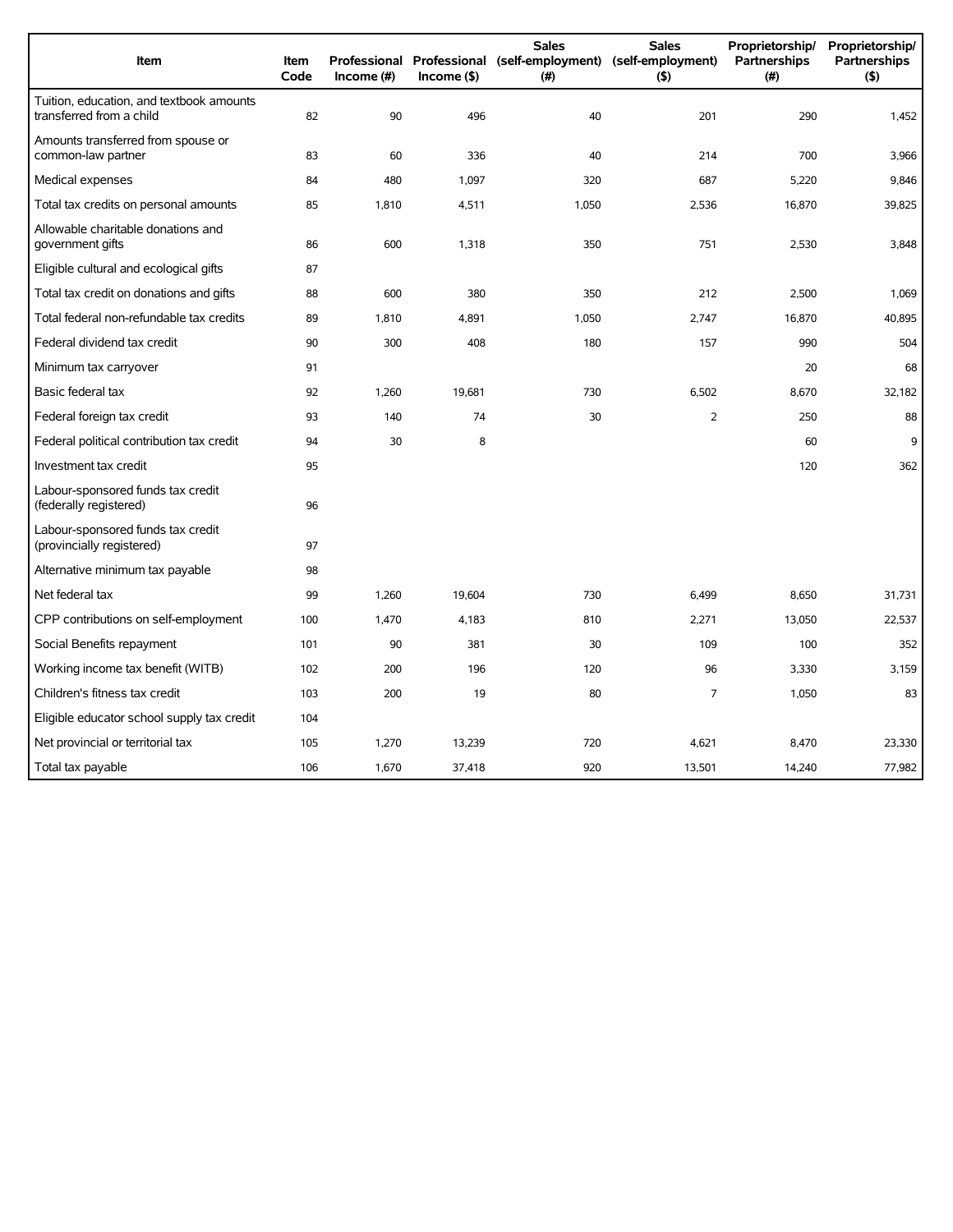| Item                                                                                          | Item<br>Code   | (#)    | Investment Investment<br>(5) | Pension<br>(#) | Pension<br>(5) | <b>Social</b><br><b>Benefits</b><br>(#) | Social<br><b>Benefits</b><br>(5) |
|-----------------------------------------------------------------------------------------------|----------------|--------|------------------------------|----------------|----------------|-----------------------------------------|----------------------------------|
| Number of taxable returns                                                                     | $\mathbf{1}$   | 9,990  |                              | 82,970         |                | 17,030                                  |                                  |
| Number of non-taxable returns                                                                 | 2              | 3,650  |                              | 78,120         |                | 48,010                                  |                                  |
| Total number of returns                                                                       | 3              | 13,640 |                              | 161,090        |                | 65,040                                  |                                  |
| Employment income                                                                             | 4              | 4,850  | 142,370                      | 14,270         | 120,244        | 22,720                                  | 179,878                          |
| Commissions (from employment)                                                                 | 5              | 60     | 1,323                        | 160            | 360            | 240                                     | 348                              |
| Other employment income                                                                       | 6              | 590    | 2,324                        | 11,040         | 17,461         | 1,790                                   | 1,573                            |
| Old age security (OAS) pension                                                                | $\overline{7}$ | 3,340  | 21,219                       | 127,050        | 840,118        | 9,500                                   | 59,106                           |
| CPP or QPP benefits                                                                           | 8              | 4,860  | 33,179                       | 151,660        | 1,058,272      | 13,320                                  | 36,102                           |
| Other pensions and superannuation                                                             | 9              | 2,340  | 45,078                       | 95,080         | 1,994,493      | 800                                     | 4,691                            |
| Elected split-pension amount                                                                  | 10             | 790    | 6,706                        | 24,960         | 315,975        | 430                                     | 2,099                            |
| Universal child care benefit (UCCB)                                                           | 11             | 1,490  | 1,459                        | 1,500          | 926            | 17,990                                  | 20,995                           |
| Employment insurance and other benefits                                                       | 12             | 710    | 6,530                        | 3,870          | 28,759         | 23,420                                  | 324,690                          |
| Taxable amount of dividends from taxable Canadian corporations                                | 13             | 10,290 | 690,704                      | 23,280         | 65,396         | 880                                     | 1,014                            |
| Interest and other investment income                                                          | 14             | 6,720  | 44,567                       | 40,210         | 44,553         | 2,110                                   | 1,013                            |
| Net partnership income (limited or non-active partners only)                                  | 15             | 130    | 1,506                        | 150            | 105            |                                         |                                  |
| Net rental income                                                                             | 16             | 2,800  | 17,301                       | 2,310          | 1,319          | 190                                     | $-7$                             |
| Taxable capital gains                                                                         | 17             | 4,560  | 187,769                      | 15,570         | 32,399         | 530                                     | 500                              |
| RRSP income                                                                                   | 18             | 980    | 9,006                        | 10,390         | 60,024         | 1,560                                   | 4,886                            |
| Other income                                                                                  | 19             | 3,870  | 18,691                       | 22,630         | 74,277         | 2,580                                   | 7,314                            |
| Net business income                                                                           | 20             | 890    | 4,589                        | 3,400          | 7,881          | 710                                     | 477                              |
| Net professional income                                                                       | 21             | 180    | 2,196                        | 570            | 3,168          | 70                                      | 69                               |
| Net commission income                                                                         | 22             | 120    | 802                          | 290            | 576            | 160                                     | 61                               |
| Net farming income                                                                            | 23             | 130    | $-255$                       | 590            | $-2,070$       |                                         |                                  |
| Net fishing income                                                                            | 24             | 60     | 1,727                        | 60             | 168            | 210                                     | 785                              |
| Workers' compensation benefits                                                                | 25             | 90     | 1,104                        | 2,370          | 12,320         | 4,030                                   | 83,057                           |
| Social assistance payments                                                                    | 26             | 20     | 87                           | 1,320          | 2,562          | 23,430                                  | 180,094                          |
| Net federal supplements                                                                       | 27             | 460    | 1,398                        | 58,120         | 228,712        | 10,240                                  | 90,460                           |
| Total income assessed                                                                         | 28             | 13,630 | 1,241,675                    | 161,090        | 4,909,905      | 65,040                                  | 999,241                          |
| Registered pension plan (RPP) deduction                                                       | 29             | 480    | 1,467                        | 2,400          | 3,125          | 1,710                                   | 1,166                            |
| RRSP/PRPP deduction                                                                           | 30             | 2,130  | 24,157                       | 4,280          | 37,401         | 1,490                                   | 2,494                            |
| Deduction for elected split-pension amount                                                    | 31             | 920    | 9,589                        | 26,650         | 302,445        | 210                                     | 836                              |
| Annual union, professional, or like dues                                                      | 32             | 850    | 464                          | 6,220          | 1,240          | 4,100                                   | 1,124                            |
| Child care expenses                                                                           | 33             | 400    | 1,921                        | 100            | 203            | 2,170                                   | 5,792                            |
| Business investment loss                                                                      | 34             | 20     | 428                          | 30             | 436            |                                         |                                  |
| Moving expenses                                                                               | 35             |        |                              | 40             | 156            | 60                                      | 126                              |
| Support payments made                                                                         | 36             | 70     | 2,427                        | 330            | 2,979          | 30                                      | 150                              |
| Carrying charges and interest expenses                                                        | 37             | 2,980  | 21,699                       | 10,280         | 13,931         | 230                                     | 139                              |
| Deduction for CPP/QPP contributions on self-employment and other<br>earnings                  | 38             | 570    | 303                          | 800            | 236            | 300                                     | 45                               |
| Deduction for provincial parental insurance plan (PPIP) premiums on<br>self-employment income | 39             |        |                              |                |                |                                         |                                  |
| Exploration and development expenses                                                          | 40             | 80     | 781                          | 90             | 298            |                                         |                                  |
| Other employment expenses                                                                     | 41             | 130    | 614                          | 480            | 1,259          | 940                                     | 2,105                            |
| Clergy residence deduction                                                                    | 42             |        |                              | 60             | 404            |                                         |                                  |
| Other deductions                                                                              | 43             | 700    | 740                          | 3,270          | 17,149         |                                         |                                  |
| Total deductions before adjustments                                                           | 44             | 6,360  | 64,703                       | 42,500         | 381,334        | 10,980                                  | 17,924                           |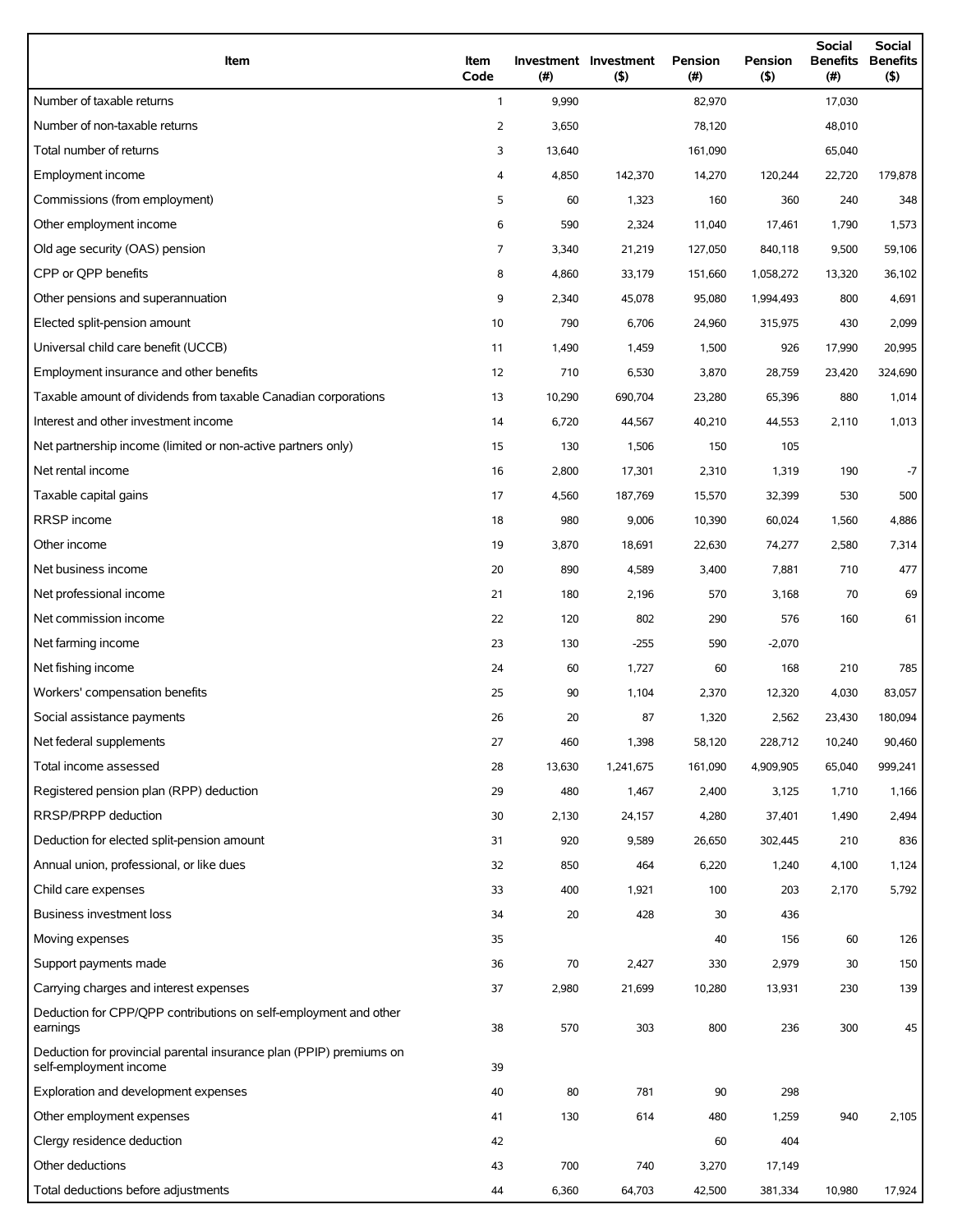| Item                                                                | <b>Item Code</b> | $($ #) | Investment Investment<br>$($ \$) | Pension (#) | Pension (\$) | <b>Social</b><br><b>Benefits</b><br>(# ) | <b>Social</b><br><b>Benefits</b><br>$($ \$) |
|---------------------------------------------------------------------|------------------|--------|----------------------------------|-------------|--------------|------------------------------------------|---------------------------------------------|
| Social benefits repayment                                           | 45               | 1,410  | 6,106                            | 2,410       | 5,845        | 20                                       | 58                                          |
| Net income                                                          | 46               | 13,510 | 1,171,630                        | 161,020     | 4,523,281    | 64,870                                   | 981,791                                     |
| Canadian Forces personnel and police deduction                      | 47               |        |                                  |             |              |                                          |                                             |
| Security options deductions                                         | 48               |        |                                  |             |              |                                          |                                             |
| Other payments deduction                                            | 49               | 550    | 2,581                            | 60,650      | 243,585      | 36,740                                   | 353,611                                     |
| Non-capital losses of other years                                   | 50               | 40     | 308                              | 40          | 208          | 20                                       | 51                                          |
| Net capital losses of other years                                   | 51               | 1,000  | 5,470                            | 2,540       | 3,236        | 30                                       | 25                                          |
| Capital gains deduction                                             | 52               | 480    | 69,068                           | 100         | 629          |                                          |                                             |
| Northern residents deductions                                       | 53               |        |                                  |             |              |                                          |                                             |
| Additional deductions                                               | 54               | 120    | 209                              | 6,390       | 18,801       | 400                                      | 2,013                                       |
| Farming/fishing losses of prior years                               | 55               |        |                                  | 10          | 36           |                                          |                                             |
| Total deductions from net income                                    | 56               | 2,050  | 77,782                           | 66,340      | 266,526      | 36,930                                   | 355,750                                     |
| Taxable income assessed                                             | 57               | 13,500 | 1,094,031                        | 160,810     | 4,256,988    | 50,780                                   | 627,474                                     |
| Basic personal amount                                               | 58               | 13,640 | 155,794                          | 161,090     | 1,845,234    | 65,040                                   | 743,391                                     |
| Age amount                                                          | 59               | 2,410  | 11,591                           | 126,880     | 848,375      | 9,690                                    | 67,994                                      |
| Spouse or common-law partner amount                                 | 60               | 700    | 5,090                            | 7,680       | 30,885       | 4,030                                    | 35,426                                      |
| Amount for an eligible dependant                                    | 61               | 180    | 1,765                            | 560         | 4,750        | 6,000                                    | 66,327                                      |
| Family caregiver amount for children under 18 years of age          | 62               | 40     | 106                              | 80          | 201          | 540                                      | 1,475                                       |
| Amount for infirm dependants age 18 or older                        | 63               | 20     | 112                              | 270         | 1,438        | 50                                       | 244                                         |
| CPP or QPP contributions through employment                         | 64               | 4,260  | 4,652                            | 9,530       | 3,662        | 22,020                                   | 8,239                                       |
| CPP or QPP contributions on self-employment and other earnings      | 65               | 570    | 303                              | 800         | 236          | 300                                      | 45                                          |
| Employment insurance premiums                                       | 66               | 2,570  | 971                              | 10,010      | 2,123        | 19,960                                   | 3,700                                       |
| PPIP premiums paid                                                  | 67               |        |                                  |             |              |                                          |                                             |
| PPIP premiums payable on employment income                          | 68               |        |                                  |             |              |                                          |                                             |
| PPIP premiums payable on self-employment income                     | 69               |        |                                  |             |              |                                          |                                             |
| Volunteer firefighters' amount/search and rescue volunteers' amount | 70               |        |                                  | 230         | 681          | 140                                      | 423                                         |
| Canada employment amount                                            | 71               | 5,170  | 5,653                            | 23,470      | 18,584       | 23,180                                   | 25,045                                      |
| Public transit amount                                               | 72               | 50     | 15                               | 420         | 137          | 240                                      | 148                                         |
| Children's arts amount                                              | 73               | 270    | 83                               | 70          | 25           | 230                                      | 62                                          |
| Home accessibility expenses                                         | 74               |        |                                  | 200         | 800          | 10                                       | 48                                          |
| Home buyers' amount                                                 | 75               | 30     | 158                              | 60          | 249          | 160                                      | 709                                         |
| Pension income amount                                               | 76               | 2,920  | 5,518                            | 107,380     | 206,675      | 1,190                                    | 2,005                                       |
| Caregiver amount                                                    | 77               | 80     | 394                              | 960         | 4,834        | 660                                      | 3,352                                       |
| Disability amount                                                   | 78               | 510    | 4,063                            | 15,590      | 124,461      | 2,980                                    | 23,807                                      |
| Disability amount transferred from a dependant                      | 79               | 120    | 1,071                            | 1,040       | 8,199        | 890                                      | 9,947                                       |
| Interest paid on student loans                                      | 80               | 130    | 104                              | 40          | 18           | 930                                      | 546                                         |
| Tuition, education, and textbook amounts                            | 81               | 940    | 9,619                            | 290         | 691          | 2,280                                    | 10,758                                      |
| Tuition, education, and textbook amounts transferred from a child   | 82               | 270    | 1,532                            | 490         | 2,444        | 130                                      | 592                                         |
| Amounts transferred from spouse or common-law partner               | 83               | 420    | 2,212                            | 21,760      | 124,473      | 1,730                                    | 10,889                                      |
| Medical expenses                                                    | 84               | 3,340  | 14,785                           | 55,740      | 202,162      | 7,590                                    | 12,573                                      |
| Total tax credits on personal amounts                               | 85               | 13,640 | 33,857                           | 161,090     | 514,702      | 65,040                                   | 154,164                                     |
| Allowable charitable donations and government gifts                 | 86               | 3,630  | 39,393                           | 37,950      | 57,907       | 1,810                                    | 969                                         |
| Eligible cultural and ecological gifts                              | 87               |        |                                  | 70          | 39           |                                          |                                             |
| Total tax credit on donations and gifts                             | 88               | 3,620  | 12,425                           | 37,780      | 15,920       | 1,750                                    | 251                                         |
| Total federal non-refundable tax credits                            | 89               | 13,640 | 46,283                           | 161,090     | 530,622      | 65,040                                   | 154,415                                     |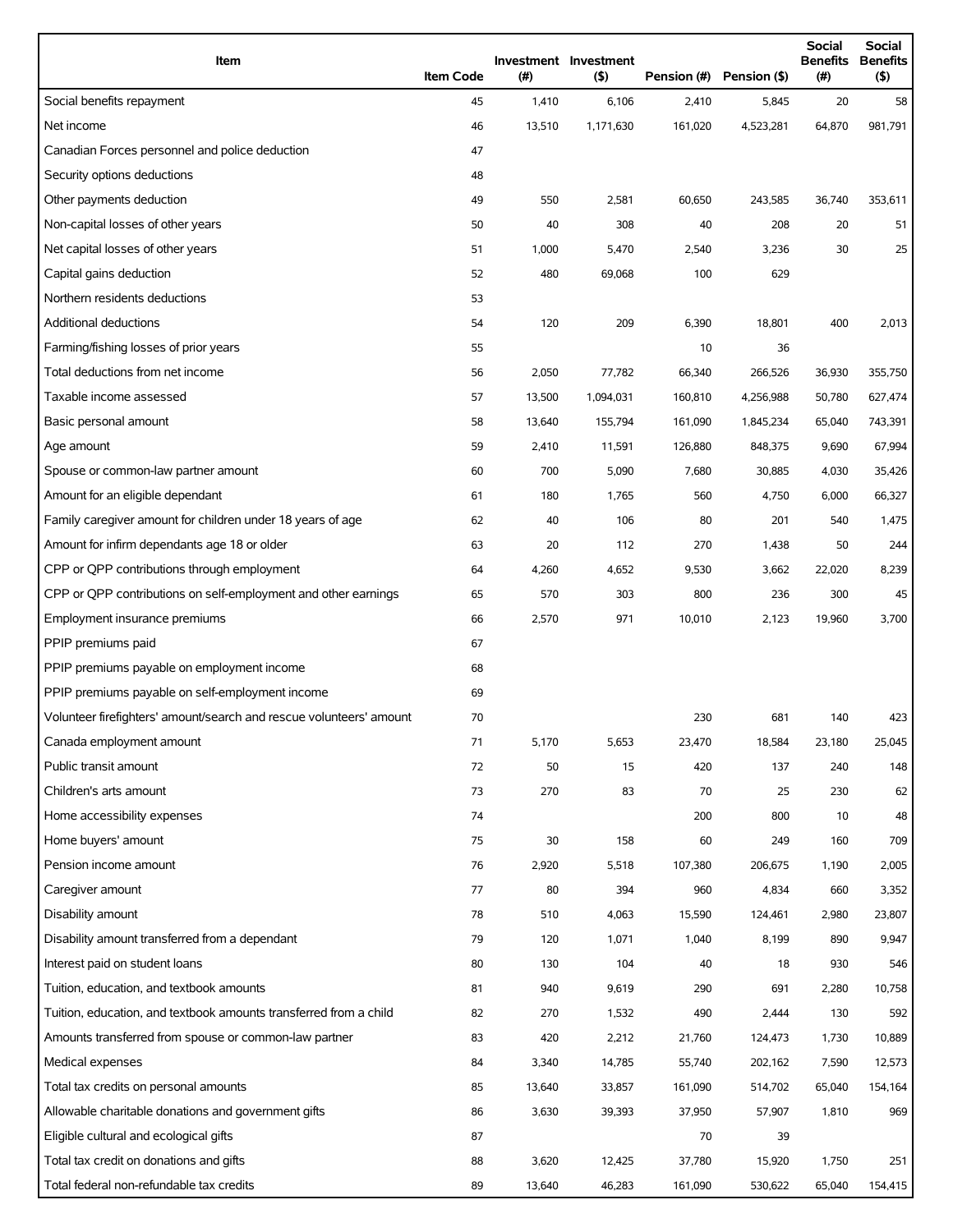| Item                                                        | <b>Item Code</b> | (#)   | Investment Investment<br>(5) | Pension (#) | Pension (\$) | <b>Social</b><br><b>Benefits</b><br>(#) | <b>Social</b><br><b>Benefits</b><br>(5) |
|-------------------------------------------------------------|------------------|-------|------------------------------|-------------|--------------|-----------------------------------------|-----------------------------------------|
| Federal dividend tax credit                                 | 90               | 9,150 | 82,815                       | 18,270      | 8,407        | 530                                     | 90                                      |
| Minimum tax carryover                                       | 91               | 270   | 589                          | 70          | 151          |                                         |                                         |
| Basic federal tax                                           | 92               | 8,850 | 116,747                      | 72,290      | 220,093      | 16,130                                  | 26,749                                  |
| Federal foreign tax credit                                  | 93               | 2,140 | 2,862                        | 6,930       | 1,452        | 110                                     | $\overline{2}$                          |
| Federal political contribution tax credit                   | 94               | 180   | 38                           | 1,250       | 187          |                                         |                                         |
| Investment tax credit                                       | 95               | 40    | 60                           | 60          | 68           | 20                                      | 17                                      |
| Labour-sponsored funds tax credit (federally registered)    | 96               |       |                              |             |              |                                         |                                         |
| Labour-sponsored funds tax credit (provincially registered) | 97               |       |                              |             |              |                                         |                                         |
| Alternative minimum tax payable                             | 98               | 550   | 3,643                        |             |              |                                         |                                         |
| Net federal tax                                             | 99               | 8,760 | 113,793                      | 72,190      | 218,402      | 16,110                                  | 26,731                                  |
| CPP contributions on self-employment                        | 100              | 570   | 605                          | 800         | 472          | 300                                     | 89                                      |
| Social Benefits repayment                                   | 101              | 1,410 | 6,106                        | 2,410       | 5,845        | 20                                      | 58                                      |
| Working income tax benefit (WITB)                           | 102              | 130   | 100                          | 350         | 175          | 3,430                                   | 1,852                                   |
| Children's fitness tax credit                               | 103              | 770   | 77                           | 180         | 14           | 1,170                                   | 73                                      |
| Eligible educator school supply tax credit                  | 104              |       |                              |             |              | 10                                      | 1                                       |
| Net provincial or territorial tax                           | 105              | 9,520 | 82,232                       | 81,790      | 182,797      | 15,450                                  | 19,106                                  |
| Total tax payable                                           | 106              | 9,990 | 202,736                      | 82,970      | 407,516      | 17,030                                  | 45,984                                  |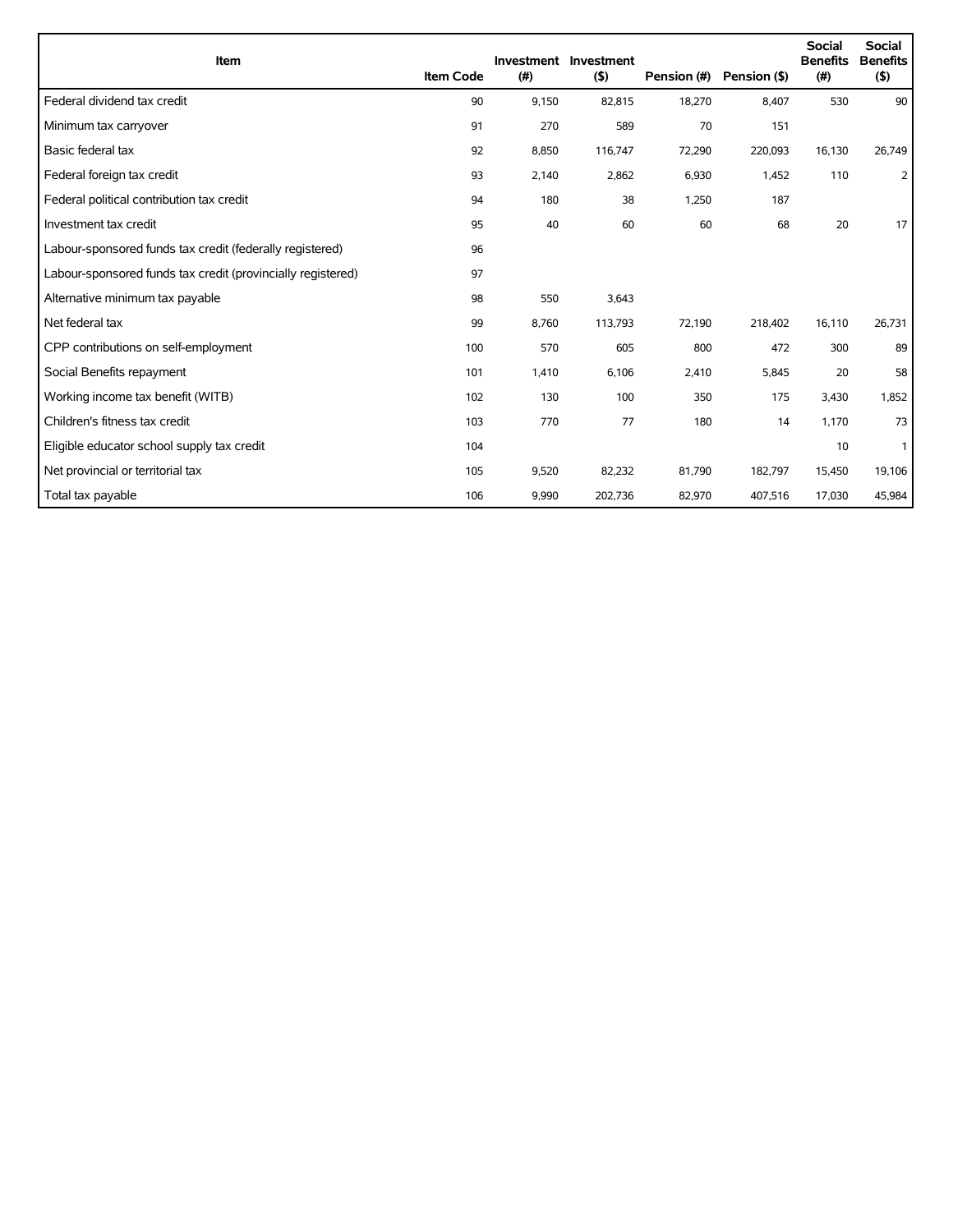| Item                                                                                       | Item Code Other (#) |        | Other (\$) |
|--------------------------------------------------------------------------------------------|---------------------|--------|------------|
| Number of taxable returns                                                                  | $\mathbf{1}$        | 7,330  |            |
| Number of non-taxable returns                                                              | 2                   | 17,190 |            |
| Total number of returns                                                                    | 3                   | 24,510 |            |
| Employment income                                                                          | 4                   | 4,500  | 66,595     |
| Commissions (from employment)                                                              | 5                   | 80     | 441        |
| Other employment income                                                                    | 6                   | 1,000  | 3,101      |
| Old age security (OAS) pension                                                             | 7                   | 1,280  | 6,812      |
| CPP or QPP benefits                                                                        | 8                   | 4,700  | 30,300     |
| Other pensions and superannuation                                                          | 9                   | 1,900  | 32,693     |
| Elected split-pension amount                                                               | 10                  | 740    | 4,574      |
| Universal child care benefit (UCCB)                                                        | 11                  | 770    | 681        |
| Employment insurance and other benefits                                                    | 12                  | 1,290  | 10,006     |
| Taxable amount of dividends from taxable Canadian corporations                             | 13                  | 1,870  | 6,596      |
| Interest and other investment income                                                       | 14                  | 2,530  | 3,379      |
| Net partnership income (limited or non-active partners only)                               | 15                  |        |            |
| Net rental income                                                                          | 16                  | 210    | -75        |
| Taxable capital gains                                                                      | 17                  | 1,380  | 6,763      |
| RRSP income                                                                                | 18                  | 4,150  | 110,573    |
| Other income                                                                               | 19                  | 8,380  | 245,134    |
| Net business income                                                                        | 20                  | 500    | 873        |
| Net professional income                                                                    | 21                  | 80     | 334        |
| Net commission income                                                                      | 22                  | 60     | 65         |
| Net farming income                                                                         | 23                  | 40     | $-538$     |
| Net fishing income                                                                         | 24                  | 10     | 67         |
| Workers' compensation benefits                                                             | 25                  | 100    | 1,022      |
| Social assistance payments                                                                 | 26                  | 200    | 679        |
| Net federal supplements                                                                    | 27                  | 360    | 916        |
| Total income assessed                                                                      | 28                  | 11,280 | 545,251    |
| Registered pension plan (RPP) deduction                                                    | 29                  | 1,130  | 2,050      |
| RRSP/PRPP deduction                                                                        | 30                  | 1,960  | 79,187     |
| Deduction for elected split-pension amount                                                 | 31                  | 790    | 8,236      |
| Annual union, professional, or like dues                                                   | 32                  | 1,280  | 421        |
| Child care expenses                                                                        | 33                  | 130    | 420        |
| <b>Business investment loss</b>                                                            | 34                  |        |            |
| Moving expenses                                                                            | 35                  | 60     | 217        |
| Support payments made                                                                      | 36                  | 30     | 384        |
| Carrying charges and interest expenses                                                     | 37                  | 830    | 2,036      |
| Deduction for CPP/QPP contributions on self-employment and other earnings                  | 38                  | 210    | 70         |
| Deduction for provincial parental insurance plan (PPIP) premiums on self-employment income | 39                  |        |            |
| Exploration and development expenses                                                       | 40                  |        |            |
| Other employment expenses                                                                  | 41                  | 110    | 348        |
| Clergy residence deduction                                                                 | 42                  |        |            |
| Other deductions                                                                           | 43                  | 620    | 7,219      |
| Total deductions before adjustments                                                        | 44                  | 4,450  | 100,754    |
| Social benefits repayment                                                                  | 45                  | 470    | 1,523      |
| Net income                                                                                 | 46                  | 11,250 | 443,854    |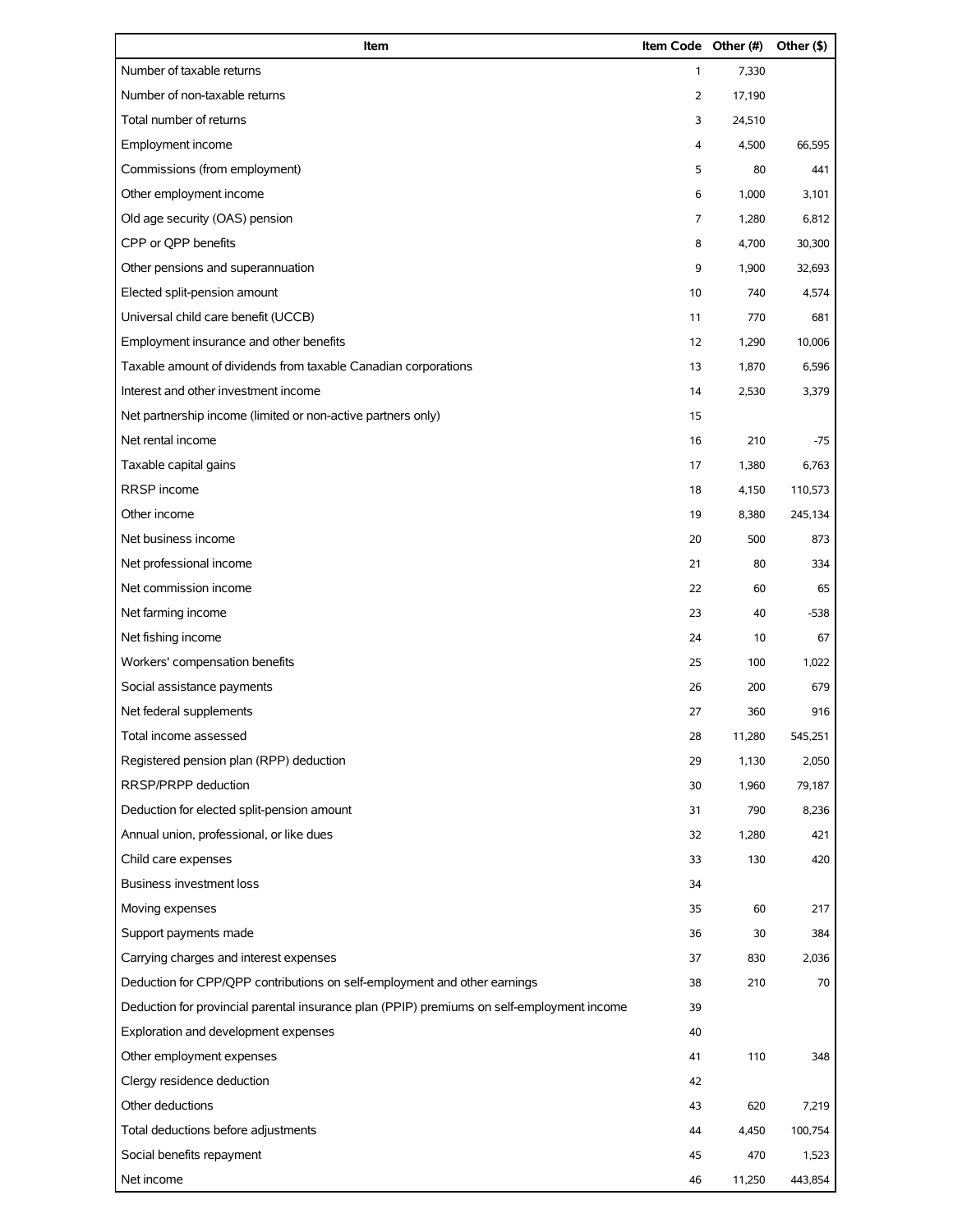| Item                                                                | Item Code Other (#) |        | Other (\$) |
|---------------------------------------------------------------------|---------------------|--------|------------|
| Canadian Forces personnel and police deduction                      | 47                  |        |            |
| Security options deductions                                         | 48                  |        |            |
| Other payments deduction                                            | 49                  | 640    | 2,604      |
| Non-capital losses of other years                                   | 50                  | 30     | 570        |
| Net capital losses of other years                                   | 51                  | 250    | 515        |
| Capital gains deduction                                             | 52                  |        |            |
| Northern residents deductions                                       | 53                  |        |            |
| Additional deductions                                               | 54                  | 90     | 789        |
| Farming/fishing losses of prior years                               | 55                  |        |            |
| Total deductions from net income                                    | 56                  | 990    | 4,936      |
| Taxable income assessed                                             | 57                  | 11,240 | 438,957    |
| Basic personal amount                                               | 58                  | 24,510 | 278,664    |
| Age amount                                                          | 59                  | 1.150  | 6.436      |
| Spouse or common-law partner amount                                 | 60                  | 1,130  | 9,146      |
| Amount for an eligible dependant                                    | 61                  | 520    | 5,401      |
| Family caregiver amount for children under 18 years of age          | 62                  | 40     | 117        |
| Amount for infirm dependants age 18 or older                        | 63                  |        |            |
| CPP or QPP contributions through employment                         | 64                  | 5,130  | 3,608      |
| CPP or QPP contributions on self-employment and other earnings      | 65                  | 210    | 70         |
| Employment insurance premiums                                       | 66                  | 5,100  | 1,610      |
| PPIP premiums paid                                                  | 67                  |        |            |
| PPIP premiums payable on employment income                          | 68                  |        |            |
| PPIP premiums payable on self-employment income                     | 69                  |        |            |
| Volunteer firefighters' amount/search and rescue volunteers' amount | 70                  | 40     | 111        |
| Canada employment amount                                            | 71                  | 5,100  | 5,137      |
| Public transit amount                                               | 72                  | 200    | 69         |
| Children's arts amount                                              | 73                  | 70     | 20         |
| Home accessibility expenses                                         | 74                  | 10     | 62         |
| Home buyers' amount                                                 | 75                  | 40     | 202        |
| Pension income amount                                               | 76                  | 2,540  | 4,831      |
| Caregiver amount                                                    | 77                  | 150    | 726        |
| Disability amount                                                   | 78                  | 980    | 7,839      |
| Disability amount transferred from a dependant                      | 79                  | 160    | 1,542      |
| Interest paid on student loans                                      | 80                  | 70     | 56         |
| Tuition, education, and textbook amounts                            | 81                  | 710    | 4,514      |
| Tuition, education, and textbook amounts transferred from a child   | 82                  | 190    | 977        |
| Amounts transferred from spouse or common-law partner               | 83                  | 610    | 3,374      |
| Medical expenses                                                    | 84                  | 3,560  | 9,449      |
| Total tax credits on personal amounts                               | 85                  | 24,510 | 51,602     |
| Allowable charitable donations and government gifts                 | 86                  | 2,420  | 4,202      |
| Eligible cultural and ecological gifts                              | 87                  |        |            |
| Total tax credit on donations and gifts                             | 88                  | 2,390  | 1,182      |
| Total federal non-refundable tax credits                            | 89                  | 24,510 | 52,784     |
| Federal dividend tax credit                                         | 90                  | 1,700  | 840        |
| Minimum tax carryover                                               | 91                  | 50     | 222        |
| Basic federal tax                                                   | 92                  | 7,040  | 54,239     |